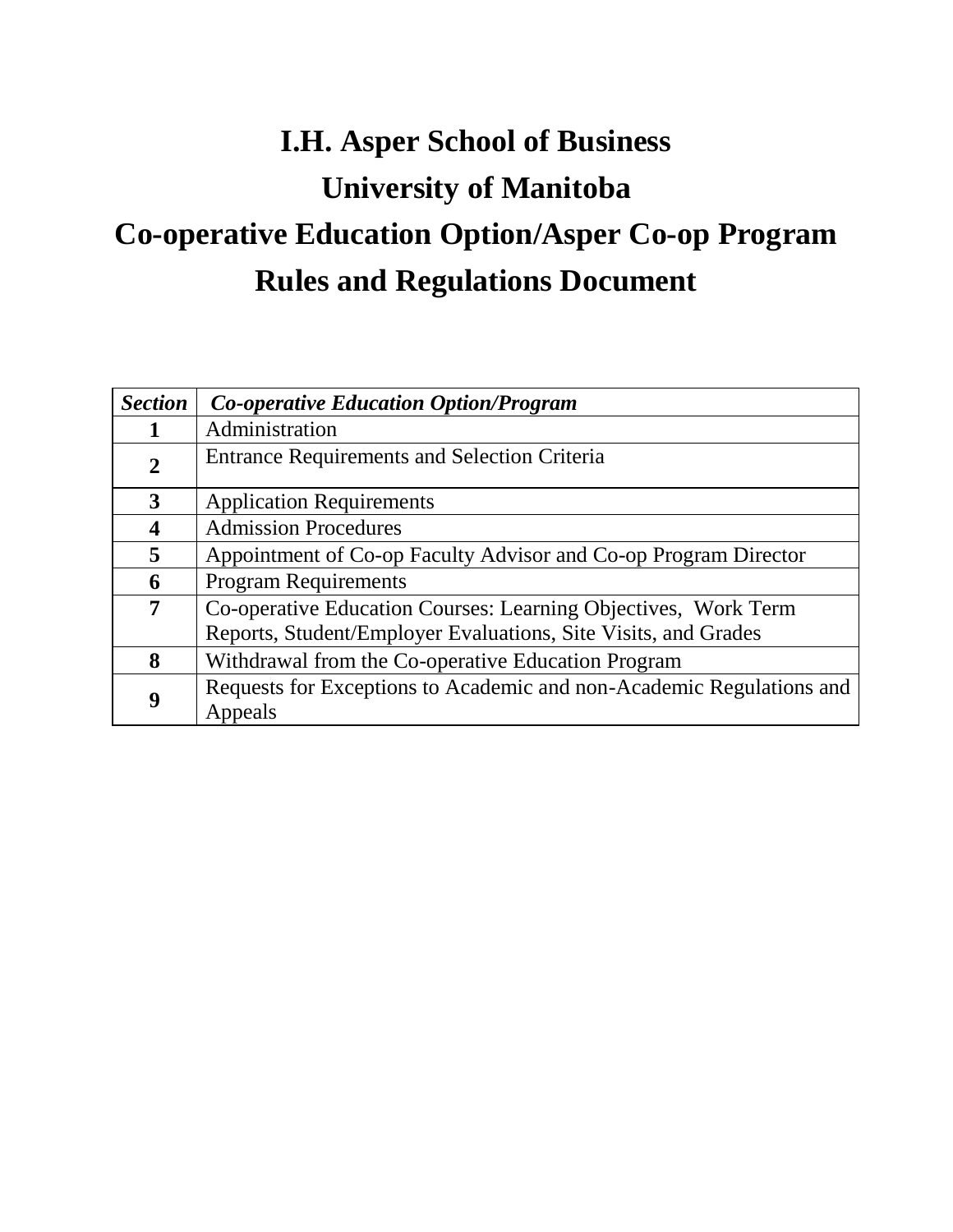### **Asper Co-operative Education Option/Program Academic Regulations**

All I.H. Asper School of Business Co-operative Education Option (hereafter called the Asper Coop Program) students, the Co-op Faculty Advisor, and Co-op Program staff are responsible for understanding the policies, regulations, and guidelines of the University of Manitoba, the Faculty of Management/I.H. Asper School of Business (hereafter called the Asper School of Business) and the Asper Co-op Program.

The General Academic Regulations are published in The University of Manitoba Undergraduate Calendar and are found on the University website.

This document provides additional academic regulations and procedures established at the Asper School of Business for the Asper Co-op Program. It provides the detailed policies and practices as applied within the Faculty. It is important that these academic regulations be read in conjunction with University of Manitoba and Asper School of Business policies and procedures. If any parts of these academic regulations are inconsistent with those of the Asper School of Business or the University of Manitoba, those take precedence. Whenever the Asper School of Business shall change its regulations, the Asper School of Business will automatically update the appropriate sections of this document without requiring further approval from Faculty Council.

# **1. Administration**

The Asper Co-op Program is a Faculty-based option managed under the general guidance of the Undergraduate Program Committee of the Asper School of Business.

The Co-op Faculty Advisor is responsible for the academic administration of the Asper Co-op Program in accordance with the regulations for the Bachelor of Commerce (Honours) degree of the Asper School of Business and the regulations of the Faculty Council of the Asper School of Business in conjunction with the Undergraduate Program Office. The person holding the Co-op Faculty Advisor position serves as a non-voting ex-officio member of the Undergraduate Program Committee. The Co-op Director manages the overall direction and administration of the Co-op Program. The Co-op Coordinators administer the day-to-day activities of the Co-op Program. The Dean of the Asper School of Business or his/her designate is ultimately responsible for the Co-op Program.

# **2. Entrance Requirements and Selection Criteria**

Those applying to the Asper Co-op Program must have completed or obtained:

- 2.1 All Bachelor of Commerce (Honours) admission requirements as specified in the University of Manitoba Undergraduate Calendar, the Asper School of Business.
- 2.2 A minimum degree grade point average of 3.0 upon assessment of the Asper School of Business.
- 2.3 A minimum of 45 credit hours in the Bachelor of Commerce (Honours) Program, before commencing the student's first co-op work term, and no fewer than 39 credit hours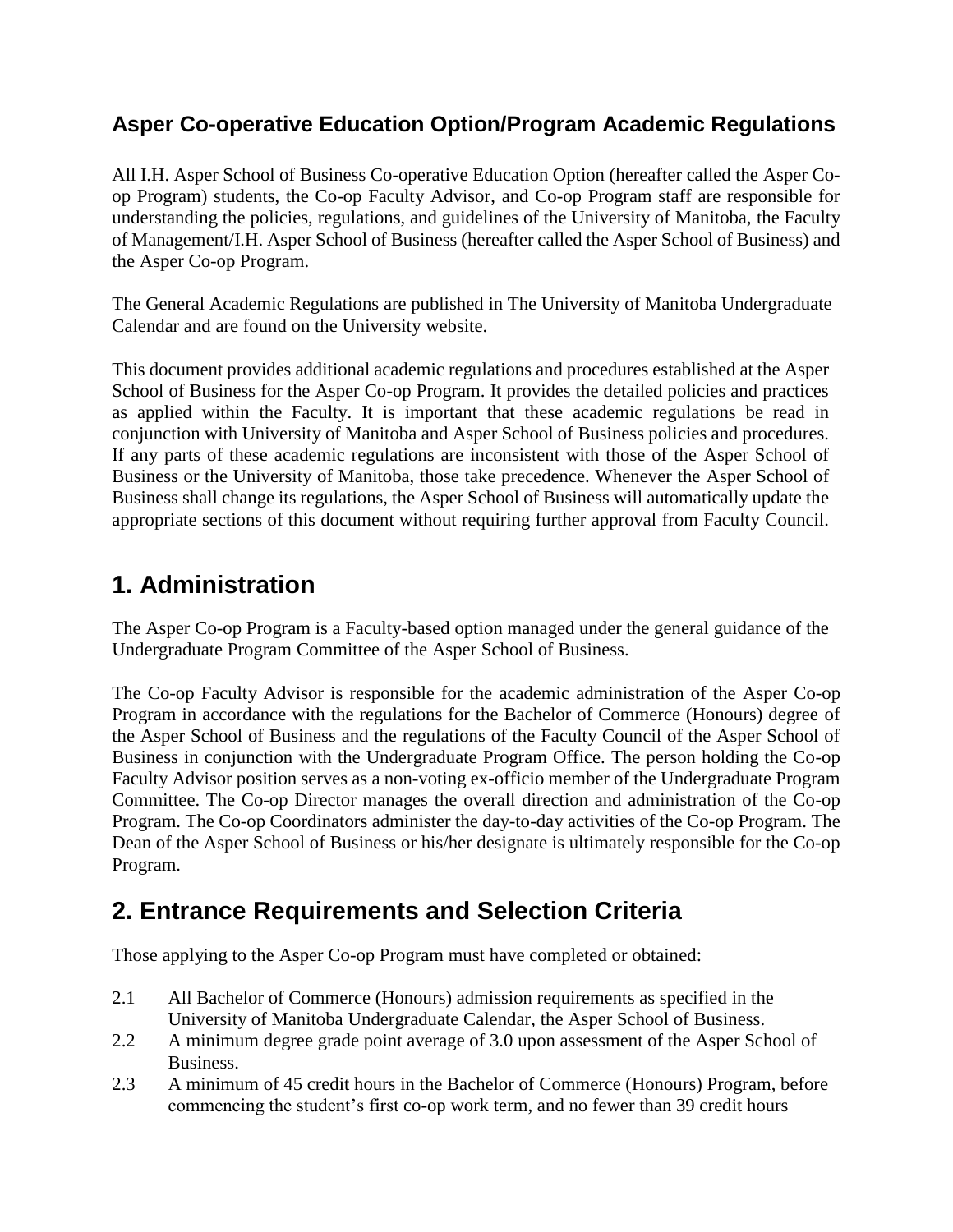remaining in the Bachelor of Commerce (Honours) Program before the commencement of the first co-op work term.

#### **In addition to the above requirements:**

2.5 An interview with the Co-op Office will be required for admission to the Asper Co-op Program and applicants for the Asper Co-op Program will be evaluated based on a complete application.

### **Note:**

2.6 Each year, 5 seats will be allotted to the Canadian Indigenous Ancestry Category. This category is intended for all First Nations, Métis, and Inuit applicants who have attained a minimum DGPA of 2.75 and met all other requirements for application to the Asper Coop Program. Students wishing to be considered in the Canadian Indigenous Ancestry Category must indicate so in the appropriate section on the Asper Co-op Program Application Form. If students do not indicate this on the application form, they will not be eligible for consideration within this category. All applicants admitted under this category are required to register with the Indigenous Business Education Partners (IBEP) for a period of at least two academic terms following admission. If you are unsure whether to apply under this category, please consult with the Indigenous Business Education Partners (IBEP), 350 Drake Centre, phone [\(204\) 474-7401.](tel:(204)%20474-7401) Proof of Indigenous Ancestry will be required to register for IBEP. Unfilled seats in this category will not be filled from outside the category and will not be transferred for use in future years.

If a student has been found to have deliberately falsified information in the application for the Asper Co-op Program, the matter will be immediately reported to the Associate Dean, Undergraduate Program as an allegation of academic dishonesty and handled according to the University Student Discipline Bylaw.

If, prior to acceptance into the Asper Co-op Program, it is found that the student has had an allegation of academic dishonesty upheld against them, the student will no longer be eligible for entrance to the Asper Co-op Program.

Students are advised that satisfying the minimum entrance requirements does not guarantee a place in the Asper Co-op Program. In the event that the demand for placements exceeds the number of places available, or that appropriate levels of staffing of the co-op office are not available, a cap may be placed on the number of students accepted into the Asper Co-op Program. In such situations, the Asper School of Business reserves the right to determine and select the best qualified applicants.

# **3. Application Requirements**

In addition to the minimum requirements of the Asper School of Business, applicants for the Asper Co-op Program will be evaluated based on a complete application. This will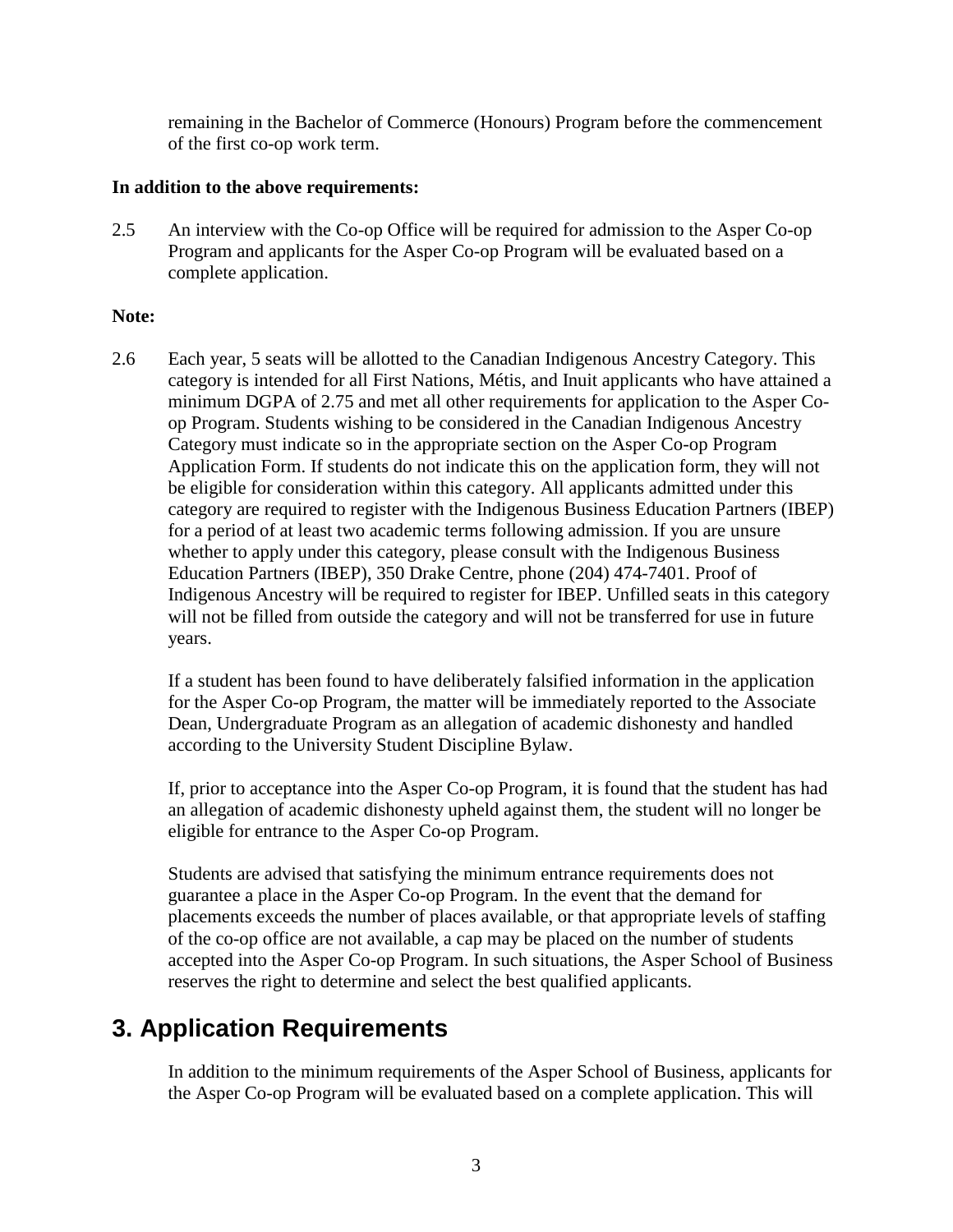include the following, which may be beyond the basic requirements stated in the Asper School of Business admission requirements (see Sections 4.3.2 Application Requirements for the Asper Co-op Program in the Faculty of Management/I.H. Asper School of Business section of the Undergraduate Program Calendar);

- 3.1 A completed co-op application form
- 3.2 A completed Consent of Release of Personal Information form
- 3.3 A statement of purpose: The applicant must submit a statement outlining his/her motivations for participating in the Asper Co-op Program, and
- 3.4 A group interview conducted by a minimum of two staff members of the Asper Co-op Office.

Upon completion of the co-op application form and the group interview, each applicant's academic standing is verified by the Undergraduate Program Office.

Applications to the Asper Co-op Program must be received prior to the application deadline specified on the Asper Co-op website (www.umanitoba.ca/asper/co-op), except by special permission from the Co-op Program Director. All completed applications must be submitted directly to the Asper Co-operative Education Program Office.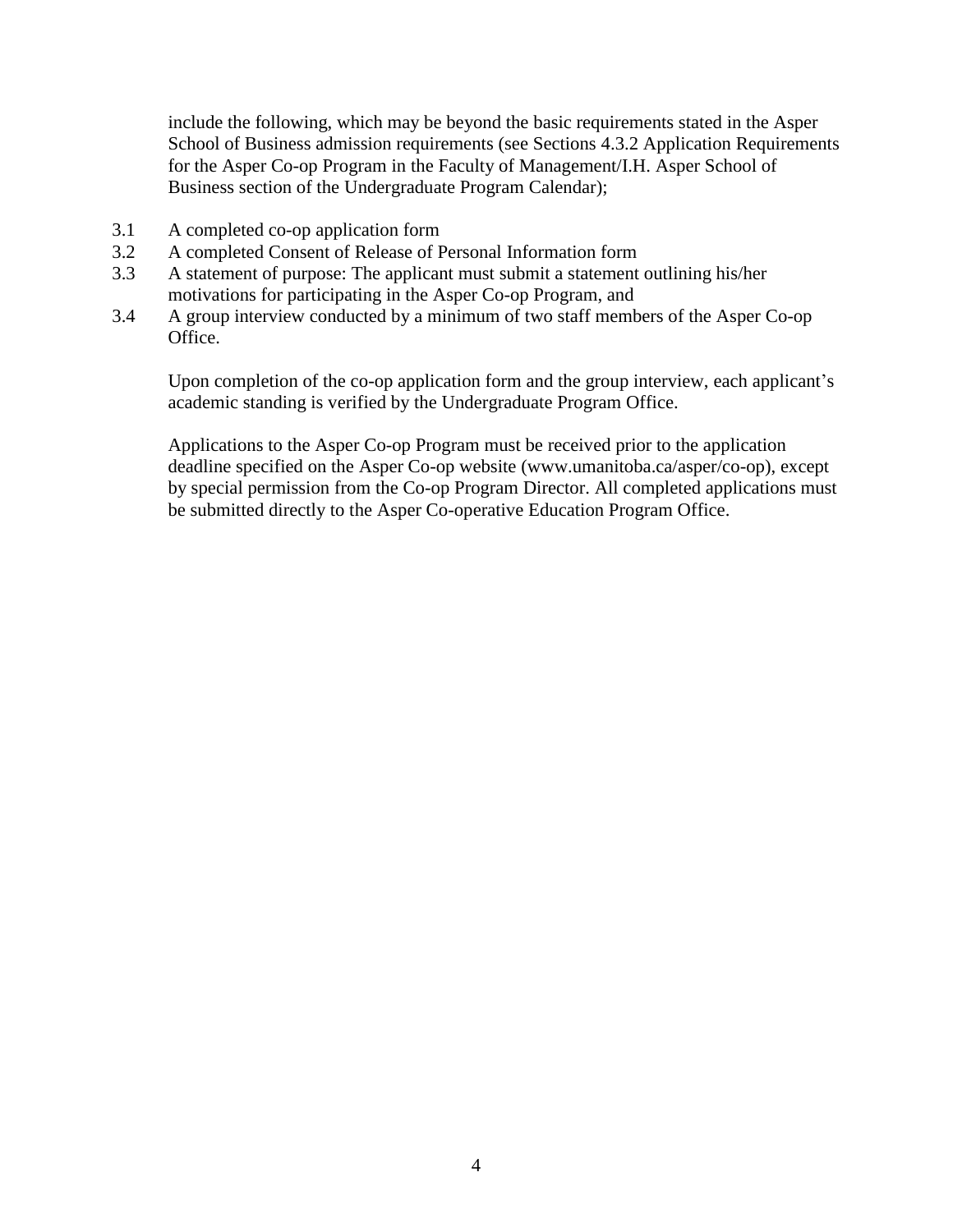# **4. Admission Procedures**

Admission to the Asper Co-op Program is competitive. In addition to the minimum requirements of the Asper School of Business (found in the University of Manitoba Undergraduate Calendar), applicants for the Asper Co-op Program will be evaluated based on a complete application, a group interview and verification of academic standing.

- 4.1 **Preliminary Screening**. A preliminary screening of applications will be made by staff of the Asper Co-op Office for:
	- 4.1.1 Completeness of application information, and
	- 4.1.2 The applicant's motivation, clarity in expression, and professionalism, as evidenced in the application form, and
	- 4.1.3 Registration for a group interview.

### 4.2 **Selection**

- 4.2.1 The Asper Co-op Selection Committee shall be comprised of staff of the Asper Co-op Office.
- 4.2.2 Selection will be based on the criteria outlined in Section 4.3.
- 4.2.3 Group interviews will be conducted by at least two members of the Asper Co-op Selection Committee.
- 4.3 **Selection Interview Criteria** A number of factors are taken into account in arriving at an admission decision:
	- 4.3.1 Compliance with the admission requirements outlined in Section 2, and
	- 4.3.2 The applicant's presentation, communication skills, confidence, preparation, maturity and reliability, initiative, flexibility, and ability to respect the Asper Coop Program requirements as demonstrated at the time of the group interview.
	- 4.3.4 Admission requirements may be waived in exceptional cases, subject to the discretion of the Asper Co-op Director in accordance with Section 2.6 of this document.

# **5. Appointment of Co-op Faculty Advisor and Co-op Director**

The Dean of the Asper School of Business, or Dean's designate, appoints the Asper Co-op Faculty Advisor. The Co-op Program Director is the Director of the Career Development Centre at the Asper School of Business.

# **6. Program Requirements**

6.1 Students enrolled in the Co-op Program are required to maintain satisfactory progress toward their B. Comm. (Honours) degree and be registered in a minimum of 9 credit hours between co-op work terms after admission to the Asper Co-op Program. Enrollment in the 9 credit hours provides students with increased theoretical knowledge to apply to their next co-op work term, adding value for their employers and increasing the transfer of knowledge for their academic coursework. Students may elect to take up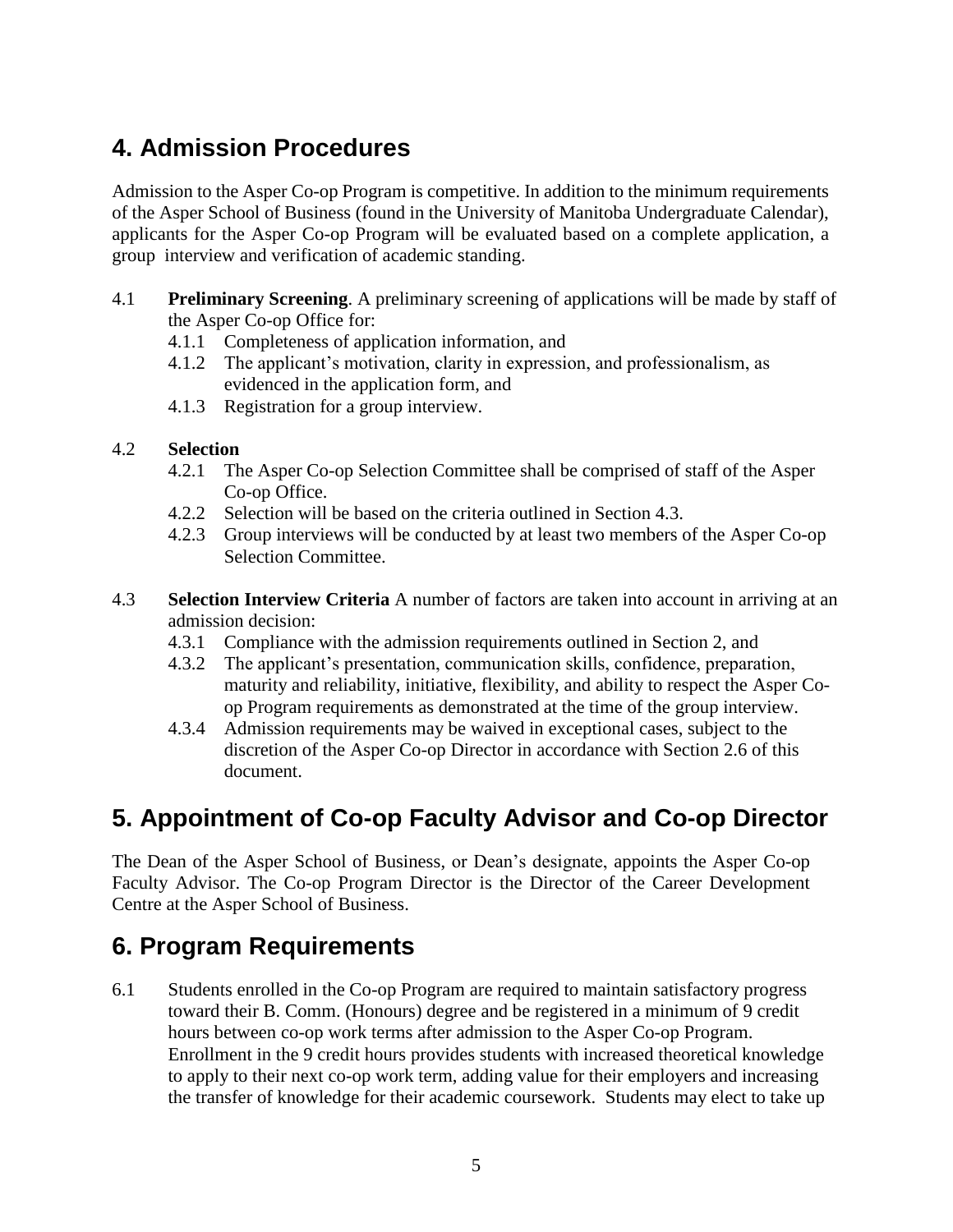to 3 credit hours while on a co-op work term; choosing to do so does not reduce the requirement of enrolment in a minimum of 9 credit hours in each academic term. Students wishing to enroll in more than 3 credit hours while on a co-op work term must apply to the Asper Co-op Faculty Advisor for permission to do so, including furnishing a letter from their co-op employer indicating that the employer approves of this exception; if approved a student may not take more than six hours of academic credit while on a work term and may not take more than one course at a time.

- Students whose degree G.P.A. falls below 2.0 in any given term are subject to withdrawal from the B.Comm. (Hon.) program (as per section 4.3.6 Withdrawal from the Asper Co-op Program in the Faculty of Management/I.H. Asper School of Business Undergraduate Academic Calendar).
- To continue in the Asper Co-op Option, a student's performance will be evaluated following each academic term to ensure standards are met for continuance in the Asper Co-op Program. The student must meet all academic degree and individual course prerequisites for further study, departmental continuation and graduation requirements. Continuation is also contingent upon satisfactory performance on co-op work terms. *(See section 8.4 of this document.)*
- 6.2 Co-op Work Terms: Students admitted into the Asper Co-op Program are required to apply for, and participate in, a total of twelve months of co-op work terms. Typically, the co-op work terms will be taken in three, four-month-long work terms; however, other schedules may be approved on an as-needed basis. Co-op work term opportunities will be posted by the Asper Co-op Office, and selection will be competitive at the discretion of the employer.

Students who do not secure a co-op work term may remain in the Asper Co-op Program, at the discretion of the Asper Co-op Director and Asper Co-op Faculty Advisor, and will be required to enroll in courses for that term. These students are encouraged to reapply for the following co-op work term competition. Students are expected to end their academic program on an academic term, not a co-op work term. Students who feel they need to end their academic program on a co-op work term may appeal in writing to the Asper Co-op Director, providing documentation as to the reasons for the request for the exception to be made. A minimum grade of "C" is required in each co-op work term course. Students who fail to meet the minimum "C" grade in each of their co-op work term courses will be required to withdraw from the Asper Co-op Program and have the following academic assessment noted on their transcript "Required to Withdraw from the Asper Co-op Program".

Co-op students are required to submit at least one written learning objective report and one co-op work term report per co-op course on their co-op work term activities. These reports are due at times designated by the co-op office. The Asper Co-op Office will provide students with instructions regarding the content and format requirements of the co-op learning objectives and work term reports.

6.3 Indications of unsatisfactory performance by a student on a co-op work term will be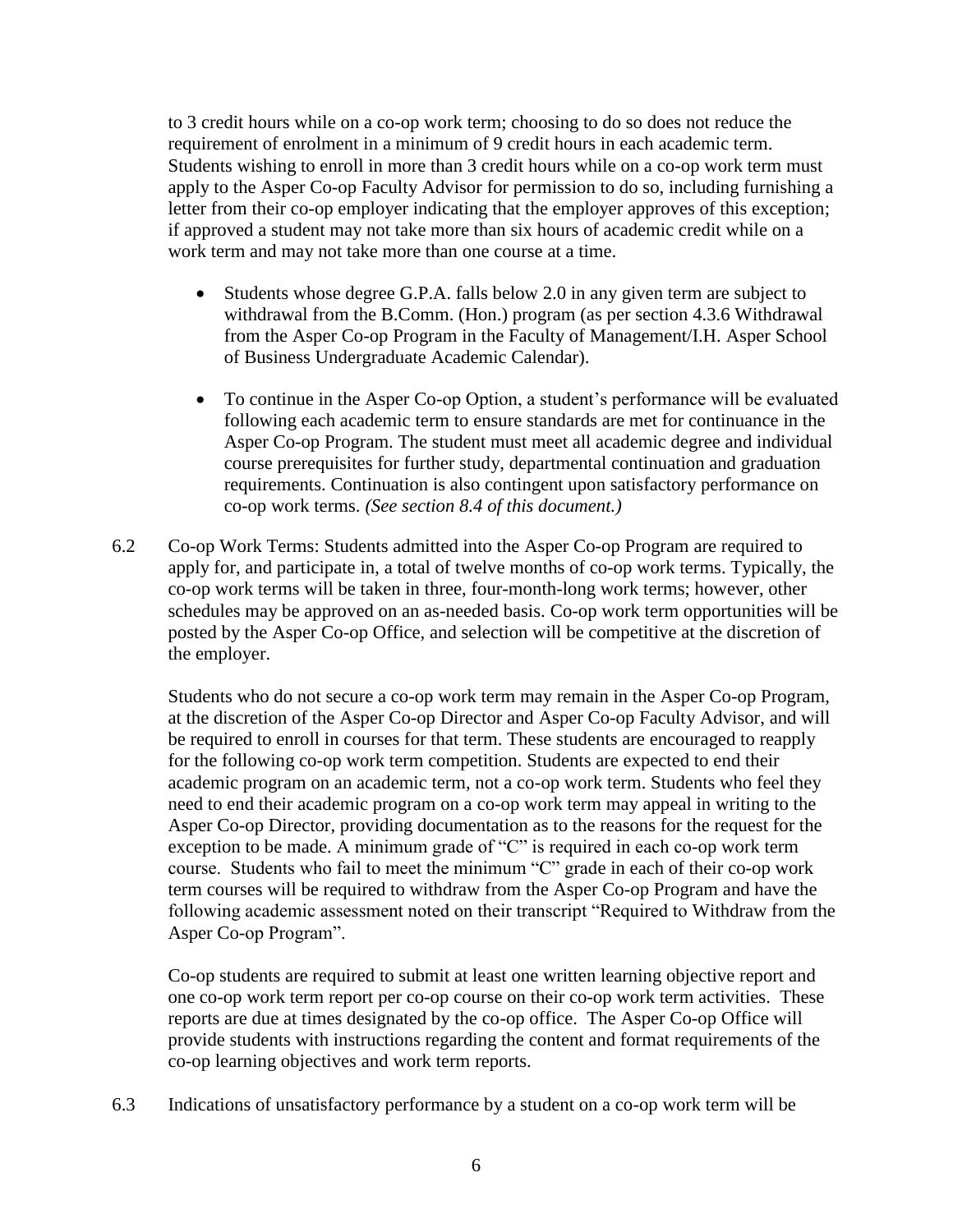thoroughly investigated by the co-op office. As a result of the investigation, if benefits from further professional training are questionable, the student may be required to withdraw from the Asper Co-op Program and the following academic assessment will be noted on their transcript "Required to Withdraw from the Asper Co-op Program". The student would then be assessed for eligibility to enter the regular B.Comm. (Hon.) program (see section 8.4 for more information).

- 6.4 Graduation Requirements: To graduate from the Asper Co-op program, students are required to meet the Bachelor of Commerce (Honours) Program graduation requirements as outlined in the Faculty of Management/I.H. Asper School of Business section of the University of Manitoba Undergraduate Academic Calendar, plus completion of twelve months of co-op work terms, with each co-op work term course having been assigned a "C" grade or better. Students passing all three co-op work term courses will be permitted to use the three co-op courses together as equivalent to three (3) credit hours of a 2000+ level business option.
- 6.5 Students who do not complete a minimum of three work terms, or who fail to meet the minimum C grade in each of their Co-op work term courses will not receive the Cooperative Education Option designation on their degree, but their final marks for each coop work term course they did complete will appear on their transcripts. Students will receive 1 credit hour for each co-op work term course passed.
- 6.6 B.Comm.(Hons.) Co-operative Option students who are required to revert or voluntarily revert to an alternative degree program must fulfil all academic requirements of that degree.

# **7. Co-op Courses: Co-op Learning Objectives, Co-op Work Term Reports, Student/Employer Evaluations, Site Visits, and Grades**

7.1 Co-op courses (IDM 2982, 3982, 4982):

Co-op course requirements for the Asper Co-op Program are equivalent to the coursework requirements of the B.Comm. (Hons.) program with the exception that each co-op course (IDM 2982, 3982, 4982) will receive 1 credit hour for each co-op course passed. A minimum grade of "C" is required in each co-op course. Students passing all three co-op courses will be permitted to use the three co-op courses together as equivalent to three (3) credit hours of a 2000+ level business option. Co-op course requirements provide an opportunity for students to set goals, reflect on their experience and demonstrate their ability to think critically and to write effective formal business reports through completion of the Co-op Learning Objectives and the Co-op Work Term Reports. Co-op courses also provide feedback to the student and information for tracking the student's progress through the program. The Co-op Faculty Advisor or his/her designate will mark the Co-op Learning Objectives and Co-op Work Term Reports with a grade, which will contribute to the student's final grade for the co-op course.

7.2 Student/Employer Evaluations: Midway through a co-op work term, the employer will be required to evaluate the student's communication skills, vocational skills, work qualities and habits, and key competencies through participation in a site visit conducted by staff of the Asper Co-op Office and will provide feedback on the student's strengths and areas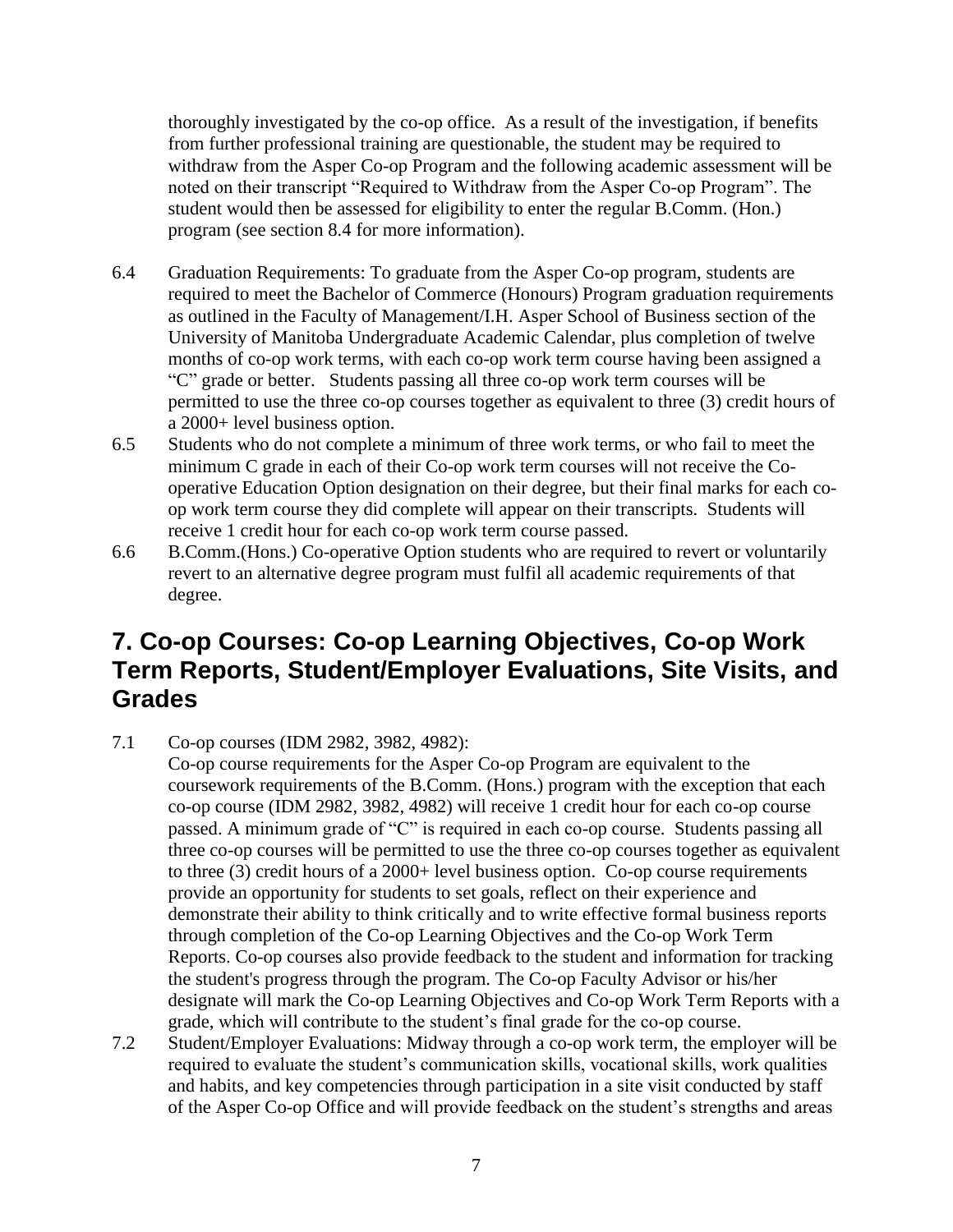for improvement. The employer will also provide a final evaluation at the end of the student's co-op work term that assesses overall performance. The Student/Employer evaluations will assist the Co-op Faculty Advisor in designating a grade for the co-op course.

7.3 Site visits provide feedback to the student, the employer, and the Asper Co-op Program. Once per co-op work term, a Co-op Coordinator or the Co-op Director will visit the work site in person (where feasible), or by phone/web to meet with the student and his/her supervisor to track the student's progress and assess the co-op work placement.

# **8. Withdrawal from the Asper Co-op Program**

Students may be required to withdraw from the Asper Co-op Program for any of the following reasons:

- 8.1 Failure to maintain the minimum academic requirements of the Asper School of Business
- 8.2 Failure to maintain the minimum credit hour requirements of the academic term in the co-op option
- 8.3 Failure to maintain a minimum grade of "C" in each co-op course
- 8.4 Unsatisfactory performance in the work place during a co-op work term (see Section 4.3.4 in the Faculty of Management/I.H.Asper Undergraduate Academic Calendar)
- 8.5 Failure to observe the ethical standards of the Asper School of Business and the University in place at the time; including being found guilty of academic dishonesty, or
- 8.6 When, in the opinion of the Asper Co-op Director and Co-op Faculty Advisor, the student does not exhibit sufficient qualities of ability, skills, aptitudes, attitudes, diligence or motivation to complete the program successfully.

Students who have been required to withdraw from the Asper Co-op Program for either academic assessment reasons or other reasons will have the following academic assessment placed on their transcript: "Required to Withdraw from the Asper Co-op Program".

A student who withdraws after participating in the recruitment period or after accepting a position with an employer for a co-op work term, without written approval of the Co-op Director or Coop Faculty Advisor will be withdrawn from the Asper Co-op Program and have the following academic assessment noted on their transcript "Required to withdraw from the Asper Co-op Program".

Students who wish to withdraw voluntarily from the Asper Co-op Program may do so by written letter to the Asper Co-op Director at any time prior to participating in the recruitment period through applications and/or interviews and prior to accepting a position for a co-op work term. Students may be granted permission to revert back to the regular B.Comm.(Hons.) program without being required to withdraw.

The Asper Co-op Program will have the right to disclose a student's status with the employer at